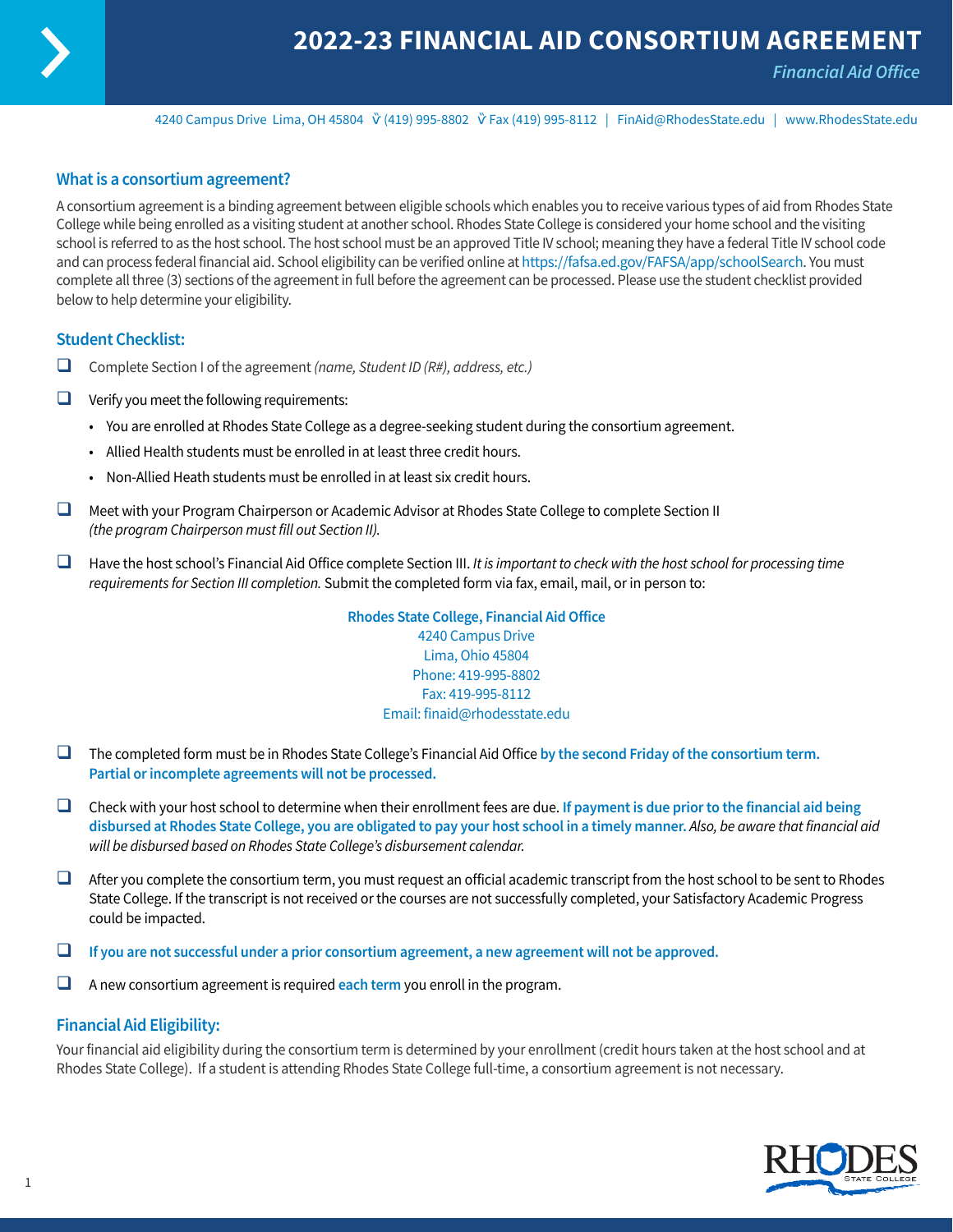

# **2022-23 FINANCIAL AID CONSORTIUM AGREEMENT AT RHODES STATE COLLEGE**

4240 Campus Drive Lima, OH 45804 I (419) 995-8802 I Fax (419) 995-8112 I FinAid@RhodesState.edu I www.RhodesState.edu

|                        | <b>Consortium Agreement Between Rhodes State College and</b><br>(Home School)                                                                                                                                                                                                                                                                                                                                                                                                      | (Host School)                                                                                                                                                                                                                                                                                                                                                                                                                                                                                                                |
|------------------------|------------------------------------------------------------------------------------------------------------------------------------------------------------------------------------------------------------------------------------------------------------------------------------------------------------------------------------------------------------------------------------------------------------------------------------------------------------------------------------|------------------------------------------------------------------------------------------------------------------------------------------------------------------------------------------------------------------------------------------------------------------------------------------------------------------------------------------------------------------------------------------------------------------------------------------------------------------------------------------------------------------------------|
|                        | Section I - To Be Completed by the Student                                                                                                                                                                                                                                                                                                                                                                                                                                         |                                                                                                                                                                                                                                                                                                                                                                                                                                                                                                                              |
| Student's Full Name    |                                                                                                                                                                                                                                                                                                                                                                                                                                                                                    | Student ID (R#)                                                                                                                                                                                                                                                                                                                                                                                                                                                                                                              |
| <b>Mailing Address</b> |                                                                                                                                                                                                                                                                                                                                                                                                                                                                                    | Phone                                                                                                                                                                                                                                                                                                                                                                                                                                                                                                                        |
| City, State, Zip       |                                                                                                                                                                                                                                                                                                                                                                                                                                                                                    | Email                                                                                                                                                                                                                                                                                                                                                                                                                                                                                                                        |
|                        | Consortium Term: $\Box$ Summer $\Box$ Fall<br>$\Box$ Spring                                                                                                                                                                                                                                                                                                                                                                                                                        | Academic Year _______________                                                                                                                                                                                                                                                                                                                                                                                                                                                                                                |
|                        | <b>Student Certification: I agree to:</b>                                                                                                                                                                                                                                                                                                                                                                                                                                          |                                                                                                                                                                                                                                                                                                                                                                                                                                                                                                                              |
| ⊔                      | Phone: 419-995-8802   Fax to: 419-995-8112   Email to: finaid@rhodesstate.edu                                                                                                                                                                                                                                                                                                                                                                                                      | Have the completed form to Rhodes State College by the second week of the consortium term (or second Friday of classes at<br>Rhodes) by fax, email, mail, or in person to: Rhodes State College, Financial Aid Office, 4240 Campus Drive, Lima, Ohio 45804                                                                                                                                                                                                                                                                   |
| u                      |                                                                                                                                                                                                                                                                                                                                                                                                                                                                                    | Complete the hours indicated in Section III of this agreement at the host institution and the hours listed above at Rhodes State College.                                                                                                                                                                                                                                                                                                                                                                                    |
| ⊔                      | courses already approved under the consortium agreement.                                                                                                                                                                                                                                                                                                                                                                                                                           | I understand I will not be eligible for financial aid for any courses not approved by my Academic Advisor, including changes to the                                                                                                                                                                                                                                                                                                                                                                                          |
| ⊔                      | throughout the term and after the term has ended.                                                                                                                                                                                                                                                                                                                                                                                                                                  | Comply with Rhodes State College's and the host school's policies regarding refunds, impact of hour drops and withdraws,<br>Satisfactory Academic Progress, and all other eligibility requirements. I agree to notify both institutions if I drop or withdraw from<br>any or all of my courses. I understand that my financial aid award is based on enrollment which will be verified and monitored                                                                                                                         |
| ⊔                      | I will ensure that an official academic transcript from my host school is provided to the Rhodes' Registrar's Office within 30 days<br>after the enrollment period ends. I understand Satisfactory Academic Progress could be impacted if the transcript is not received or<br>courses are not successfully completed. Also, failure to provide an official transcript that shows successful completion of the consor-<br>tium courses will result in denial of future agreements. |                                                                                                                                                                                                                                                                                                                                                                                                                                                                                                                              |
| u.                     | I understand that adjustments to enrollment can result in balances due at one or both institutions.                                                                                                                                                                                                                                                                                                                                                                                |                                                                                                                                                                                                                                                                                                                                                                                                                                                                                                                              |
|                        | $\Box$ I understand that students must pay all tuition, fees, and prior term balances to Rhodes State College by the posted fees date<br>each term. Processing of this form does not constitute a valid reason for late payment of fees, as the fee payment deadline is<br>prior to the form completion deadline.                                                                                                                                                                  |                                                                                                                                                                                                                                                                                                                                                                                                                                                                                                                              |
| 0                      |                                                                                                                                                                                                                                                                                                                                                                                                                                                                                    | Pay enrollment fees in a timely manner to both the host school and Rhodes State College. (Rhodes State College will disburse<br>financial aid according to the Rhodes State College disbursement schedule. If enrollment fees are due at the host school prior to<br>financial aid being disbursed to your account at Rhodes State College, it is your responsibility to pay your host school in a timely<br>manner.) Financial aid received from Rhodes State College will not be directly transferred to your host school. |
| ⊔                      |                                                                                                                                                                                                                                                                                                                                                                                                                                                                                    | Allow Rhodes State College and the host school to share information related to my enrollment and financial aid eligibility.                                                                                                                                                                                                                                                                                                                                                                                                  |
| ⊔                      | Any changes to the Consortium could result in delayed processing or revision to previously awarded funds.                                                                                                                                                                                                                                                                                                                                                                          |                                                                                                                                                                                                                                                                                                                                                                                                                                                                                                                              |
|                        |                                                                                                                                                                                                                                                                                                                                                                                                                                                                                    | I have read the above Student Certification and understand my rights and responsibilities under this Consortium Agreement.                                                                                                                                                                                                                                                                                                                                                                                                   |
|                        |                                                                                                                                                                                                                                                                                                                                                                                                                                                                                    |                                                                                                                                                                                                                                                                                                                                                                                                                                                                                                                              |
| Student's Signature    |                                                                                                                                                                                                                                                                                                                                                                                                                                                                                    | Date                                                                                                                                                                                                                                                                                                                                                                                                                                                                                                                         |